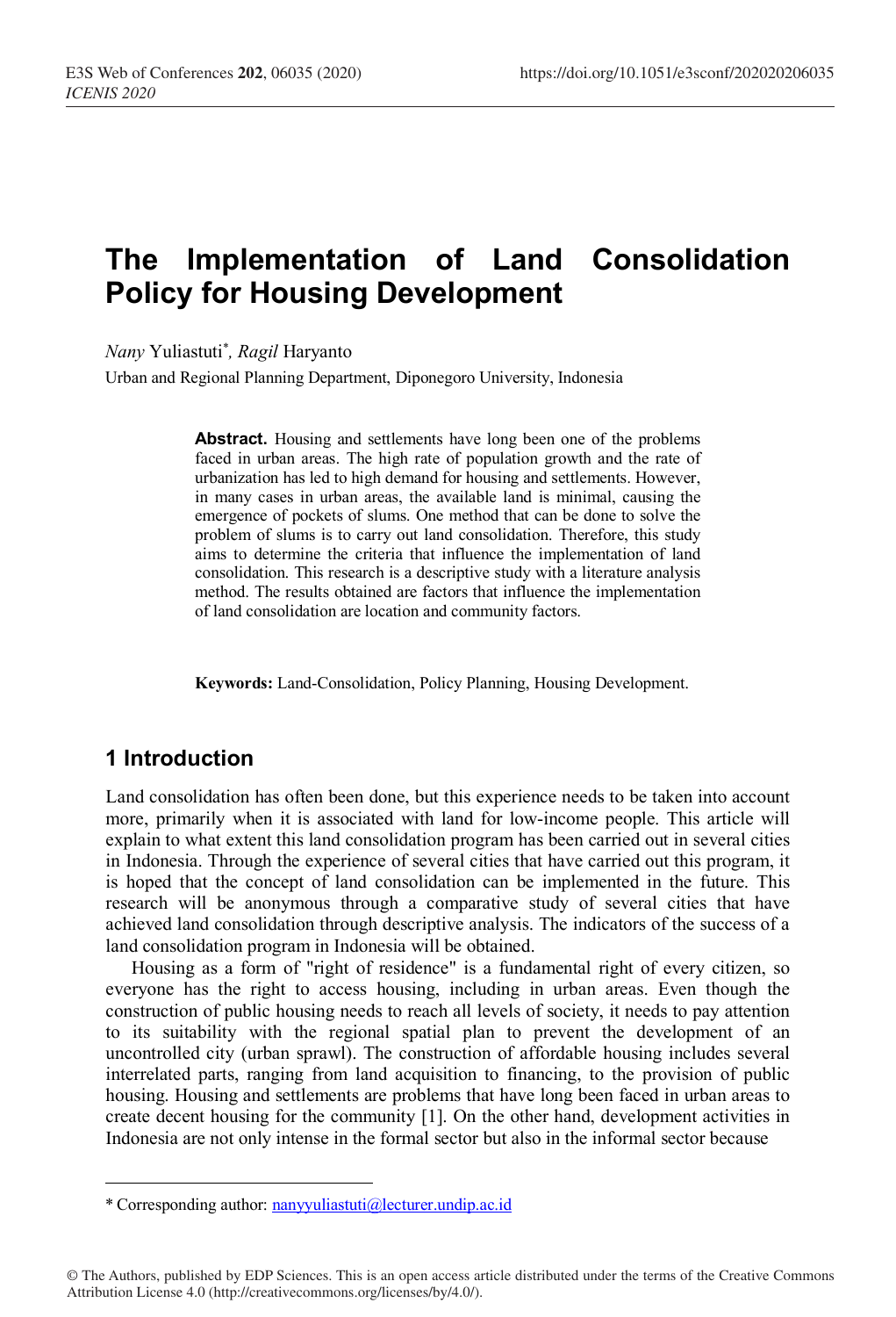the informal sector has the potential to be developed, resulting in an increase in urbanization in urban areas. The increasing phenomenon of urbanization causes an increase in high housing needs [2]

Slum settlement arises as a result of settlement space that is less integrated, directed, and planned. Less attention to the completeness of infrastructure facilities and arrangements, so it tends to experience degradation or degradation of environmental quality that causes the area to become slums [3]. Factors that encourage the existence of slums in urban areas include high population growth rates, limited open space, low community income, limited land for development, inadequate facilities and infrastructure, and little awareness of the community in maintaining the surrounding environment [4].

One step that can be taken to deal with the problem of slums is through land restructuring or land consolidation [5]. Through land consolidation, which is solving the problem of developing land for life, is expected to create land-use optimally by including the nature of the non-governmental community [6]. This study aims to determine what are the factors that influence the implementation of land consolidation.

#### **2 Literature review**

Land consolidation is a policy of restructuring the use, ownership, control, and use of land and space by the spatial plan. It is divided based on the function and designation of the area to improve the quality of the environment and preserve natural resources for the public interest by involving the active participation of the community [7]. According to Coelho [8], land consolidation is a solution for solving spatial problems through concentrating plots by eliminating land fragmentation.

Mulyanti [9] states that the objectives of land consolidation consist of three things, namely: a. The achievement of optimal land use; b. Encourage the community to participate in joint development; c. Increase the efficiency of land use and explain the legal certainty of landowners by structuring land tenure and use. Refers to participatory processes and collective action because landowners are empowered to make decisions about planning, service, and rebuilding [10].

One of the efforts made in optimizing land use by land consolidation is the arrangement of housing areas. Land consolidation is considered necessary in housing development policies because land consolidation has the following unique characteristics [11]: a. Its implementation procedures respect land rights and uphold the justice aspect by involving the active participation of landowners; b. Landowners should not be evicted from their environment; c. Benefits derived from the increase in land value-added and implementation costs are distributed relatively; d. Land tenure management is carried out at the same time as land use management and land consolidation certification; e. Implementation costs are sought from landowners so that they do not rely solely on minimal government fees; f. Land use is arranged efficiently and optimally by referencing the Regional Spatial Plan and providing land for the facilities and infrastructure needed to support local government policies.

# **3 Methodology**

In conducting this research, a descriptive research method is used, in which the assessment process requires vivid and detailed exposure to the research object. This analysis qualitative descriptive analysis by the research objectives, to find the factors that influence land consolidation. The qualitative descriptive analysis method used is a literature analysis of various land consolidation practices as a lesson learns in housing development. This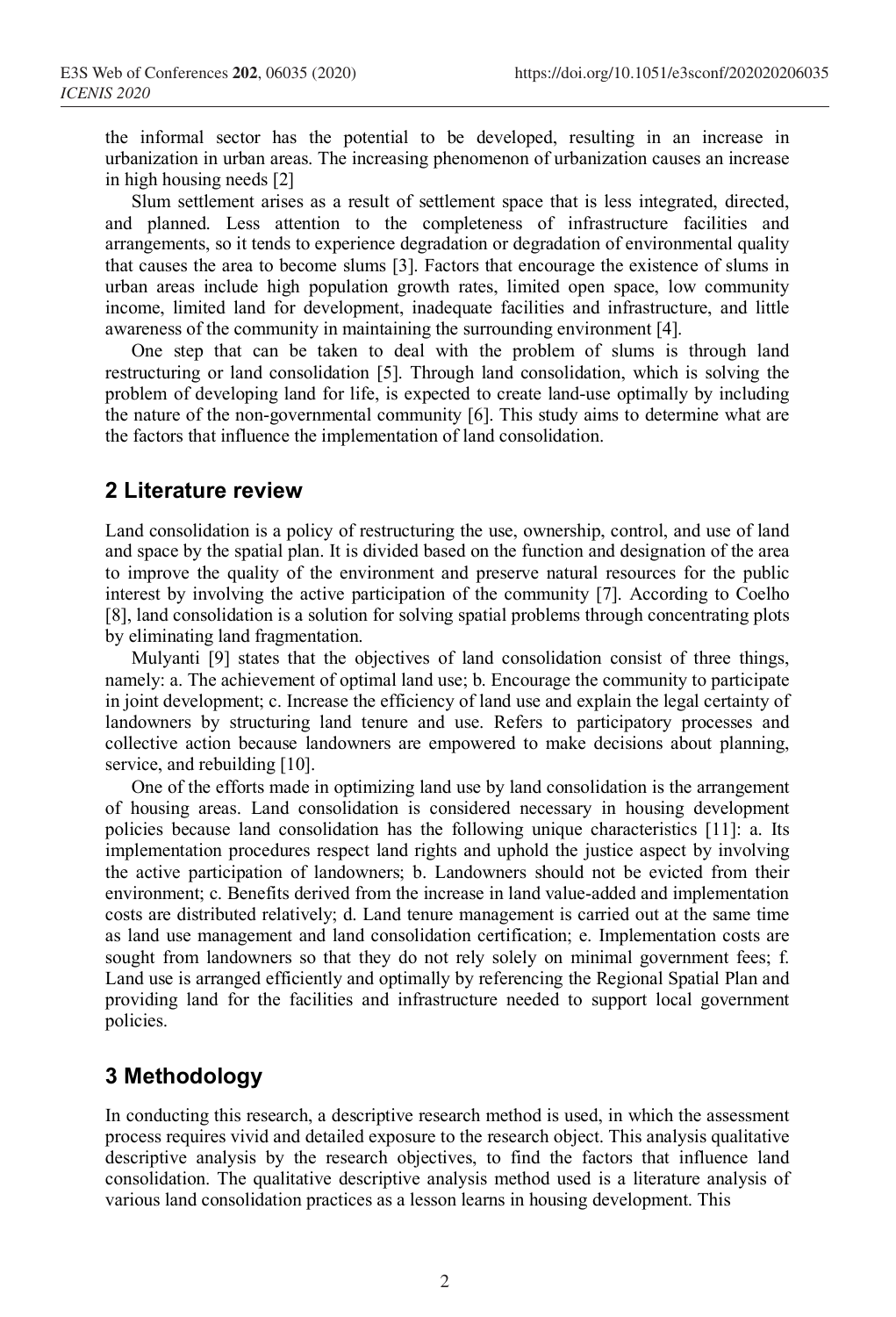research is the first step and will be continued for the next applied research related to land consolidation in urban slums.

### **4 Result and discussion**

#### **4.1 Analysis of Community Willingness to Receive Urban Land Consolidation Program in Jakarta**

This article discusses the availability of communities to receive urban land consolidation programs [12]. The study was conducted at RW (Neighborshood Association) 014, Kebon Melati, Central Jakarta. The selection of research sites is based on the following criteria.

- 1. Compliance with the Regional Spatial Plan
- 2. Initial community interest
- 3. Support from stakeholders
- 4. Accessibility
- 5. Number of participants, number of plots of land and area to be arranged
- 6. Land status
- 7. State of topography

Land consolidation carried out in RW 014 Kebon Melati; Central Jakarta is a consolidation of land from horizontal to vertical in the form of plans for the construction of flats. Therefore in terms of community acceptance or rejection is one of the main factors determining the implementation of land consolidation. Measuring the willingness to accept a land consolidation program will ensure the implementation of the land consolidation program. It is done through the measurement of variables and parameters (see Table 1).

| <b>Variable</b>                                                    | Source                                                      | Parameter                                                                                                                                                                                                                                                                                                                                                                                                                                                                                                                                                                                                                                                                    |
|--------------------------------------------------------------------|-------------------------------------------------------------|------------------------------------------------------------------------------------------------------------------------------------------------------------------------------------------------------------------------------------------------------------------------------------------------------------------------------------------------------------------------------------------------------------------------------------------------------------------------------------------------------------------------------------------------------------------------------------------------------------------------------------------------------------------------------|
| Characteristics<br>of respondents                                  | Yeates and<br>Gurner<br>(1980:273)                          | Age, sex, type of work, marital status, respondent status in<br>the household, education, area of origin, number of family<br>members, income level.                                                                                                                                                                                                                                                                                                                                                                                                                                                                                                                         |
| Housing and<br>environmental<br>conditions                         | Rapoport<br>(1977:129)<br>Daldjoeni<br>(1997:80)            | The data like the status of ownership, land ownership, land<br>area, building area, physical type of residential building, the<br>current standard of the physical construction, length of stay,<br>present condition of the building, number of rooms is needed<br>to identify the characteristics of the resident. Whether the<br>house is served by electricity, whether the home is served by<br>the PDAM, whether Telkom helps the house, is the house<br>used as a place of business, the availability of social facilities<br>/ public facilities, the level of environmental cleanliness,<br>security, conditions of relations between residents, types of<br>roads. |
| Willingness to<br>accept urban<br>land<br>consolidation<br>program | Potter (1982:23)<br>Teers (1985:50)<br>Dunhan<br>(1994:370) | Knowing/not knowing about the land consolidation program,<br>guarantee of not being evicted, the certainty of getting a<br>house or unit of flats, temporary relocation with funding by<br>the government, KTP participants get a Flat Right Ownership<br>Certificate, a reasonable relocation fee.                                                                                                                                                                                                                                                                                                                                                                          |

|  | <b>Table 1.</b> Variable and Parameter. |  |
|--|-----------------------------------------|--|
|--|-----------------------------------------|--|

*Source:* [12]

Based on the analysis in article community willingness to receive urban land consolidation program, it was mentioned that the level of community willingness to accept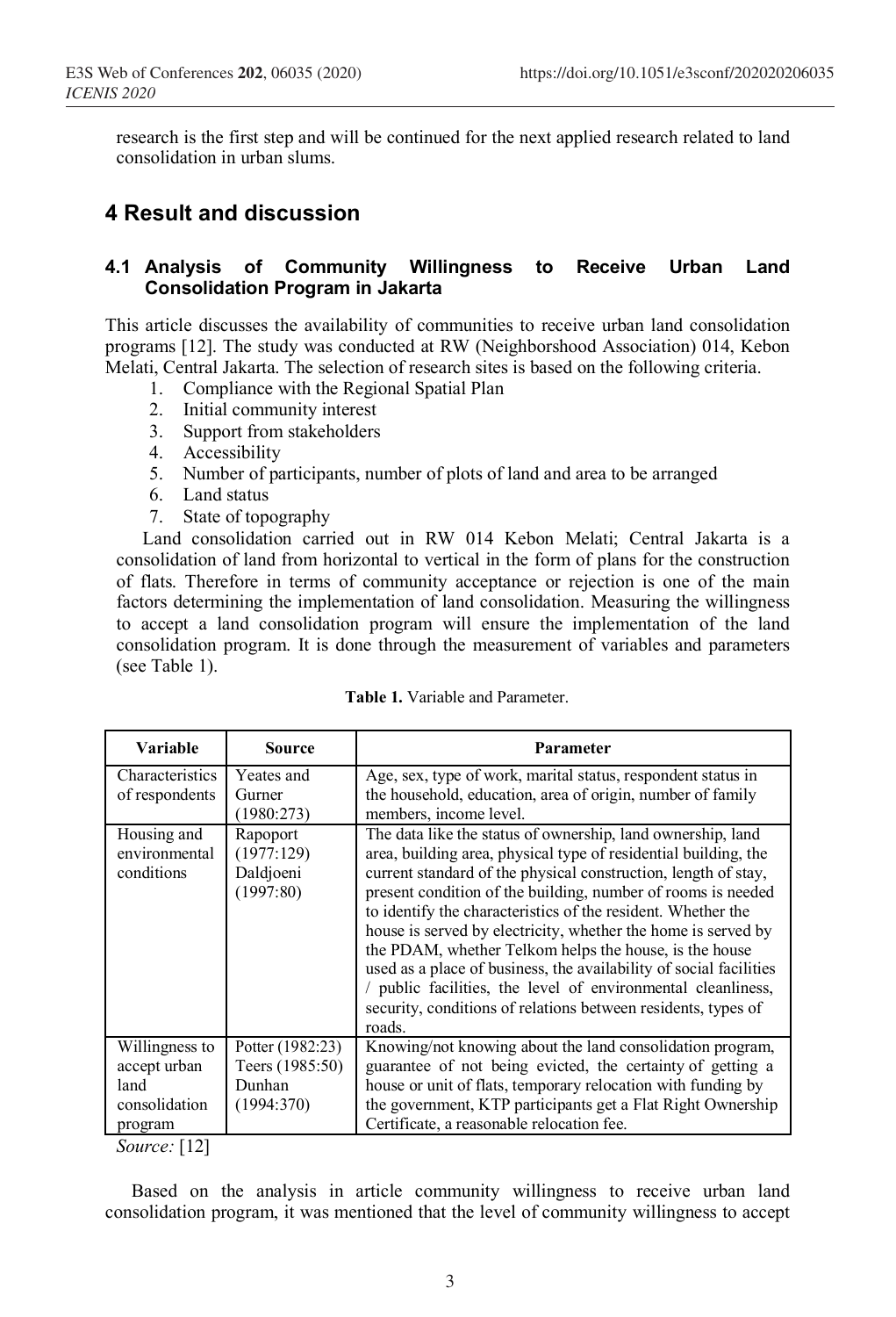urban land consolidation programs is 64%. When compared with Law No. 1 of 2011 concerning. Housing and Settlement Areas, a minimum agreement of participants and land area is 60%. The community's willingness to accept the urban land consolidation program meets the criteria.

#### **4.2 Land Consolidation by Mapping Participation in Kahayan Riverbank, Palangkaraya**

This study aims to examine the potential for the implementation of land consolidation based on mapping participation seen from a governance perspective [13]. Good governance can be seen from the principle of government and public relations. This study took the location of the survey in a slum area along the Kahayan River, Palangkaraya City. This location was chosen because it is included in the Palangkaraya Neighborhood Upgrading and Shelter Project (NUSP) program. The implementation of land consolidation based on participatory mapping is carried out in two stages, namely:

- 1. Land census, which includes information on land administration, settlement conditions, opinions related to settlement structuring programs and community socioeconomic characteristics,
- 2. FGD (Focus Group Discussion) involves representatives from the community to describe environmental problems and provide infrastructure development proposals for the problems encountered.

Based on the analysis, the Kahayan Riverbank settlement area is included in the category of slums that can be eliminated by the concept of land consolidation by rearranging land parcels and infrastructure development.

#### **4.3 Evaluation of Community Perception in Land Consolidation Process in Kurau Village, Central Bangka**

The research aims to evaluate the process of land consolidation in slums [5]. The study was conducted in a slum area on the Kurau riverbank, Central Bangka, where the revitalization of the slum area has been carried out using a land consolidation method in 2012. The selection research sites based on the potentials of the Kurau Village, located in a coastal area. Evaluation is done based on the process that has been done. The process is;

- 1. Scoping agreements (accessibility, comfort, and conditions of facilities and infrastructure)
- 2. Preparation of the master plan,
- 3. Socialization and deliberation,
- 4. Certificate and relocation/transfer of design to the field,
- 5. Government support.

Differentiate the analysis conducted, it was found that the process of land consolidation in the slums of Kurau Village has been successful. However, the land consolidation process not followed by the successful implementation where the reallocation and arrangement had stopped.

#### **4.4 Factors that Influence the Implementation of Land Consolidation**

Based on the articles discussed earlier with the study area taken different can be compared to several variables or factors in the implementation of land consolidation. These factors are location factors and community factors (see Table 2).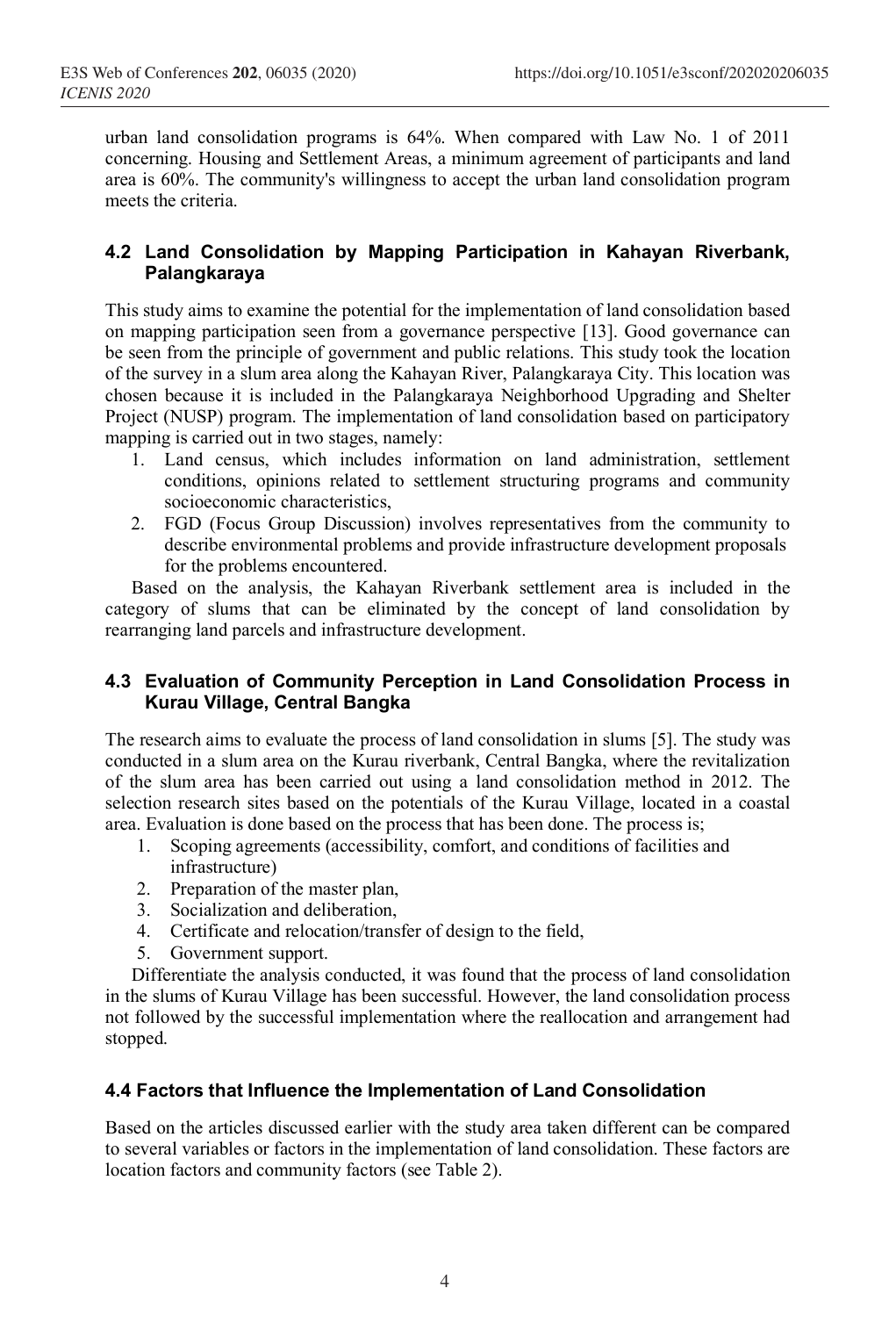| <b>Land Consolidation in</b><br><b>Housing Development</b> | <b>Location Factor</b>            | <b>Community Factor</b>                     |  |
|------------------------------------------------------------|-----------------------------------|---------------------------------------------|--|
| Community Willingness to                                   | Compliance with the               | Initial community interest                  |  |
| Receive Urban Land                                         | Regional Spatial Plan             | Characteristics of                          |  |
| Consolidation Program in                                   | Support from stakeholders<br>Н    | respondents                                 |  |
|                                                            | Housing and                       |                                             |  |
| Jakarta                                                    | environmental                     | Information about                           |  |
|                                                            | conditions                        | willingness to accept an                    |  |
|                                                            | Accessibility<br>П                | urban land consolidation                    |  |
|                                                            | Number of plots of land<br>$\Box$ |                                             |  |
|                                                            | and                               | program                                     |  |
|                                                            | area to be arranged               |                                             |  |
|                                                            | Land status                       |                                             |  |
|                                                            | Topographical conditions          |                                             |  |
| Mapping Participation in<br>the                            | Potential of location             |                                             |  |
| Kahayan Riverbank,                                         |                                   | Scoping agreements by<br>community opinions |  |
| Palangkaraya                                               |                                   | regarding accessibility,                    |  |
|                                                            |                                   | comfortability condition of                 |  |
|                                                            |                                   | facilities and infrastructure               |  |
| Evaluation of the Process of                               | Land administration<br>П          | Socioeconomic                               |  |
| <b>Land Consolidation Based</b>                            |                                   |                                             |  |
| on                                                         | Settlement environmental<br>П     | characteristics of the                      |  |
| Community Perception, in                                   | conditions                        | community                                   |  |
| Kurau Village, Central                                     |                                   | Opinions related to                         |  |
| Bangka                                                     |                                   | settlement structuring                      |  |
|                                                            |                                   | programs                                    |  |
|                                                            |                                   | Community participation                     |  |
|                                                            |                                   | in                                          |  |
|                                                            |                                   | describing development                      |  |
|                                                            |                                   | problems and proposals                      |  |

**Table 2.** Comparison of factors.

*Source: Analysis, 2020*

Based on the literature analysis, the implementation of land consolidation is strongly influenced by two factors, namely location and community factors. Location factors are factors related to an area's condition, while community factors are factors related to community characteristics and participation. The following factors influence the implementation of land consolidation (see Table 3).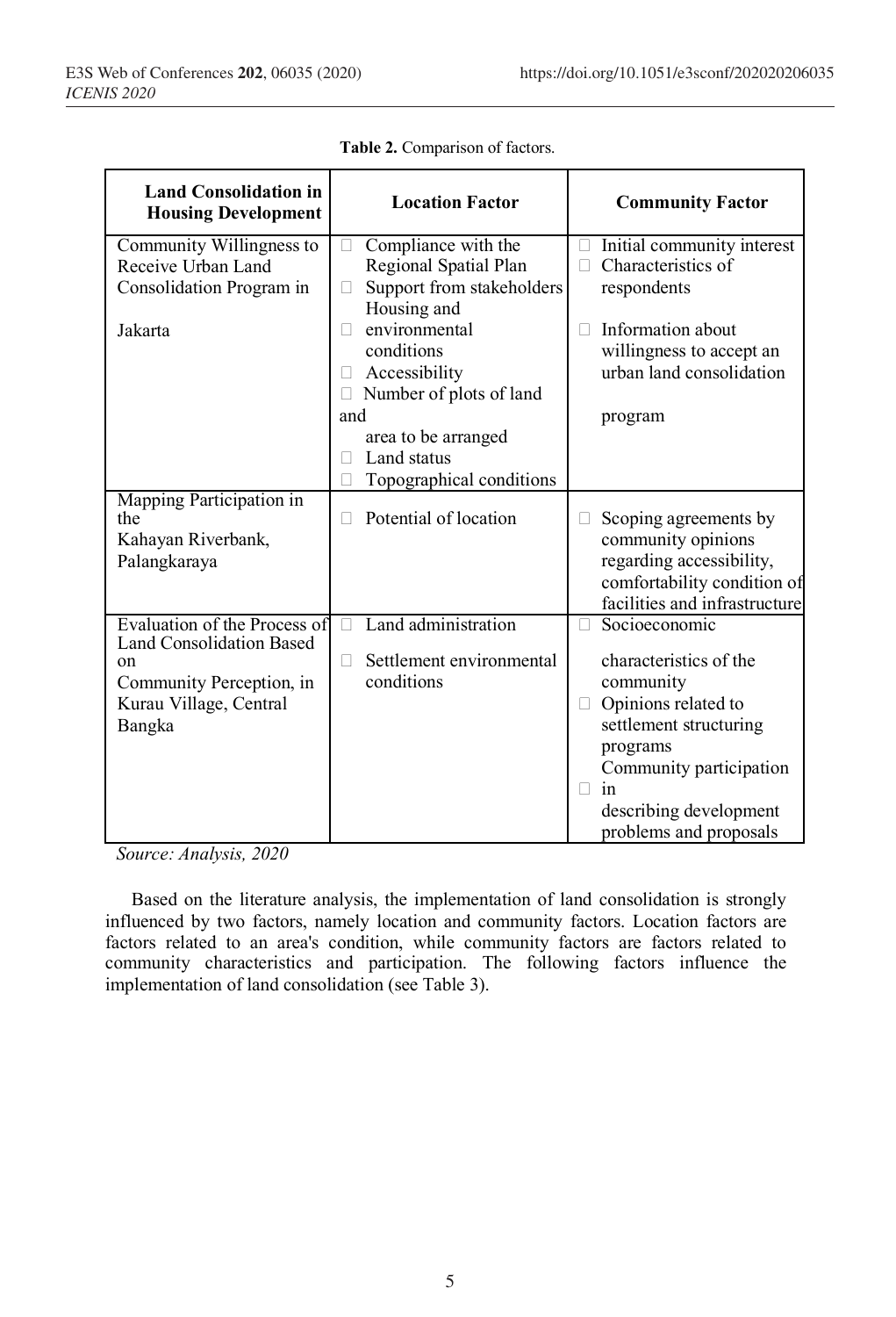| <b>Location Factor</b>           | <b>Community Factor</b>                                             |  |  |
|----------------------------------|---------------------------------------------------------------------|--|--|
| Compliance with the Regional     | $\Box$ Initial community interest                                   |  |  |
| Spatial Plan                     | $\Box$ Characteristics of respondents                               |  |  |
| Support from stakeholders        | Socioeconomic characteristics of<br>the<br>communit                 |  |  |
| $\Box$ Housing and environmental | V                                                                   |  |  |
|                                  | abou<br>accep                                                       |  |  |
| conditions                       | Information t<br>willingness to t<br>an<br>urban land consolidation |  |  |
| Land administration              | program                                                             |  |  |
|                                  | Communit                                                            |  |  |
| $\Box$ Topographical conditions  | participationin<br>describing<br>Ш.<br>V                            |  |  |
|                                  | development problems and                                            |  |  |
|                                  | proposals                                                           |  |  |

**Table 3.** The implementation of land consolidation.

*Source: Analysis, 2020*

# **5 Conclusion**

Slums arise due to a lack of planned planning and supervision, causing environmental degradation. The alleviation of slums can be overcome by one of the methods, land consolidation, or land restructuring. The purpose of land consolidation is to achieve optimal land use through optimization of productivity and land-use efficiency. Determining the factors that influence the implementation of land consolidation is obtained by literature analysis from case studies of slum areas in different locations, namely Jakarta, Palangkaraya, and Central Bangka.

Based on the literature analysis of the three case studies, it was found that the implementation of land consolidation in the eradication of slum areas was influenced by location and community factors. Location factors consist of several things, namely conformity with the Regional Spatial Plan, location supported by stakeholders, housing and environmental conditions, land administration, and topographical conditions. In contrast, community factors consist of initial interest, respondent characteristics, socioeconomic characteristics, information on the willingness to accept urban land consolidation programs, and community participation in describing problems and proposals for development. It is consistent with Sujarto [6] and Louwsma et al. [10], which states that the implementation of land consolidation is a participatory process involving communities as landowners develop land-use optimally. The community's willingness to participate in this program was the primary indicator; for this reason, the more intensive collaboration between community and governments is needed to accept this program.

# **Acknowledgment**

The authors would like to thank the Department of Urban and Regional Planning, Engineering Faculty, Diponegoro University, and all who have helped this research.